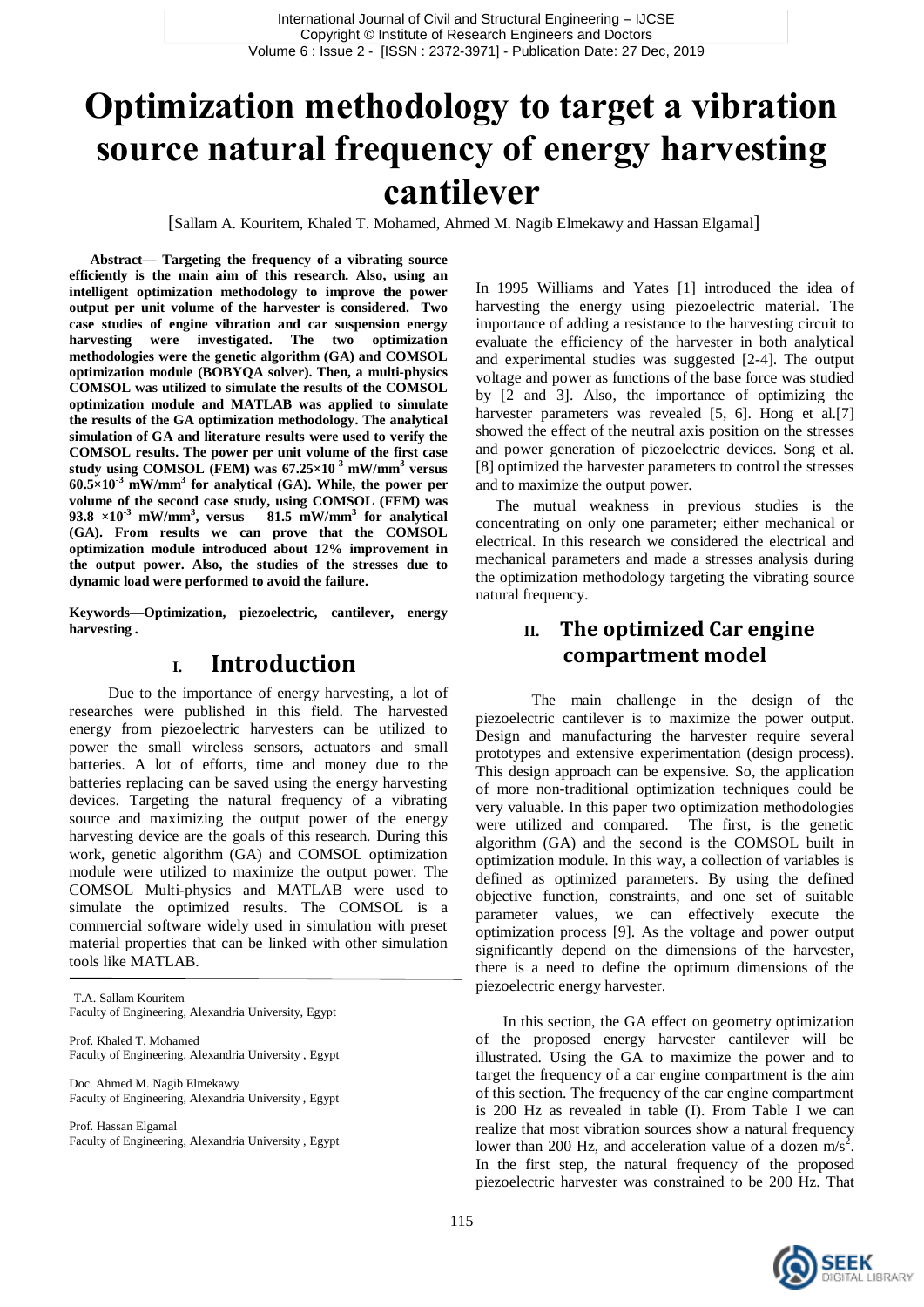natural frequency was calculated using MATLAB from (1) [17]. The output power was utilized as an objective function. We optimized the geometric variable of the cantilever (Llength; w-width;  $t_p$ -piezoelectric thickness of one layer;  $t_s$ base plate thickness) in order to increase the output power. The power output can be calculated from (2) [10] . The piezoelectric material was PZT-5H with modulus of elasticity  $E_p = 71.4$  GPa and density = 7650 kg/m<sup>3</sup> and the base material was structural steel with modulus of elasticity  $E_s = 200$  GPa and density=7800 kg/m<sup>3</sup>. The damping ratio was selected to be 0.08.

TABLE I. NATURAL FREQUENCY AND ACCELERATION OF VARIOUS DIFFERENT SOURCES

| <b>Vibration source</b> | <b>Frequency (Hz</b> | Acceleration<br>(m/s2) |
|-------------------------|----------------------|------------------------|
| Car engine              | 200                  | 12                     |
| <b>Vehicles</b>         | 5-2000               | $0.5 \sim 110$         |

The natural frequency:

$$
f_n = \frac{H\lambda^2}{4\pi L^2} \sqrt{\frac{B_p [1 + 3(1 + 2\alpha)^2 + 4\alpha^2]}{3\rho_p [4(1 + \alpha)^2(\gamma + 1)}}\tag{1}
$$

Where:

 $f_n$ : The natural frequency of the piezoelectric cantilever beam in Hz,

λ: The frequency coefficient,

H: the total thickness (of the two piezoelectric layers and steel layer) in mm,

L: The beam length in mm,

 $E_n$ : The elastic modulus of base material (steel) in MPa,

α: The thickness ratio of a single piezoelectric plate and the total thickness,

β: Ratio of the piezoelectric plate modulus of elasticity and that of the base board,

 $\rho_p$ : The density of the base material in kg/m<sup>3</sup>, and

γ: The ratio of the piezoelectric plate density and the base layer density.

The objective function:

$$
P = \frac{1}{2w_{\rm H}^2} \frac{Rc_{\rm b}^2(\frac{2B_{\rm p}d_{\rm 21}t_{\rm p}}{k_{\rm 2}a_{\rm E}})A_{\rm in}^2}{(4\zeta^2 + k_{\rm 21})(Rc_{\rm b}w_{\rm H}^2) + 4\zeta k_{\rm 21}(Rc_{\rm b}w_{\rm H}) + 4\zeta^2}
$$
(2)

Where:

 $A_{in}$ : The amplitude of the input acceleration (12m/s<sup>2</sup>);

Cb: the Capacitance of the piezoelectric;

 $d_{31}$ : the Piezoelectric strain coefficient (-265\*10<sup>-12</sup> m/V)

 $K_2$ : tip deflection of the cantilever,

 $K_{31}$ : Coupling coefficient (0.36);

R: Resistive load is assigned as  $R_{\text{opt}}$  optimal resistance value);

 $\zeta$ : damping coefficient 0.001,a: constant(=1series,=2) parallel) and  $\varepsilon$  dielectric Constant (3.36\*10<sup>-8</sup>);

$$
c_{b} = \frac{2\epsilon w_{s} L}{t_{p}}; R_{opt} = \frac{1}{c_{b} w_{n}} \frac{2\zeta}{\sqrt{4\zeta^{2} + k_{a1}^{4}}}; k_{2} = \frac{4L^{2}}{3(t_{p} + t_{s})}
$$
(3)

The boundary condition is the natural frequency equal to 200 Hz.

The optimization study mentioned above, with GA, was programed using MATLAB. Table II shows the lower and upper bounds, and the results of the optimized harvester parameters. The total volume of the optimized harvester,  $\frac{1}{2}$  using GA, was 332 mm<sup>3</sup>.

 The COMSOL optimization module was utilized as the second optimization methodology. The objective function, the geometric parameters, the constraints were the same in both optimization methodologies. In COMSOL optimization module, the utilized solver was the BOBYQA. The BOBYQA is an iterative algorithm for minimizing a function, in which each iteration employs a quadratic approximation. Powell [11] proved that BOBYQA had a lot of advantages to be used as an optimization algorithm. The lower and upper bounds, and the results of the COMSOL optimization module are demonstrated in table II. The total volume of the optimized harvester using COMSOL was  $362.9$  mm<sup>3</sup>.

TABLE II. THE LOWER BOUND, UPPER BOUND AND THE RESULTS OF BOTH COMSOL AND GA AT 200 HZ

| Harvester<br>parameters    | Lower<br><b>Bound</b><br>(mm) | Upper<br><b>Bound</b><br>(mm) | <b>Results</b><br><b>COMSOL</b><br>(mm) | Results<br>Analytical<br>(mm) |
|----------------------------|-------------------------------|-------------------------------|-----------------------------------------|-------------------------------|
| Length(L)                  | 30                            | 90                            | 54.373                                  | 54.4                          |
| width(w)                   | 5                             | 20                            | 5.4789                                  | 5                             |
| Piezo thickness<br>$(t_n)$ | 0.15                          | 0.6                           | 0.3936                                  | 0.39                          |
| Steel thickness<br>$(t_s)$ | 0.2                           | 0.8                           | 0.431                                   | 0.43                          |

# *A. Optimized model simulation*

 The simulation results of the optimized harvester using the COMSOL will be presented in this section. The design was built with acceleration of 12 m/s<sup>2</sup> as body force. Before the simulation using the COMSOL, some steps were performed to establish the model. The body load (base excitation) and fixed constraints boundary were chosen in solid mechanic. Also, in electro-statistics field, ground layers were selected to top and bottom part of piezoelectric bimorph. The terminals were applied to top and bottom layers of the base material. Fig. 1 reveals the meshing of the optimized model using physics-controlled mesh. As first step, to determine the resonance frequencies of the cantilever, Eigen frequency study was investigated. Fig. 2 shows that the resonance frequency of the first mode was 200.02 Hz and the tip deflection of the cantilever was 0.35mm. Fig.3 demonstrates the simulation of the optimized harvester where, the frequency response, resistance dependence and the acceleration dependence of the output power and the volt are shown. The frequency response was used to determine the maximum power and volt. The frequency response is the relation between the vibration source frequency and the output power. Fig. 3(a) shows the frequency response of the power and the volt. The results shown in Fig. 3(a), reveal that the maximum power was 24.5 mW at frequency 200Hz (resonance). While, the volt was 3.5 V at the same the frequency. The resistance dependence was utilized to determine the optimal resistance that maximizes the output power. Fig. 3(b) shows that the

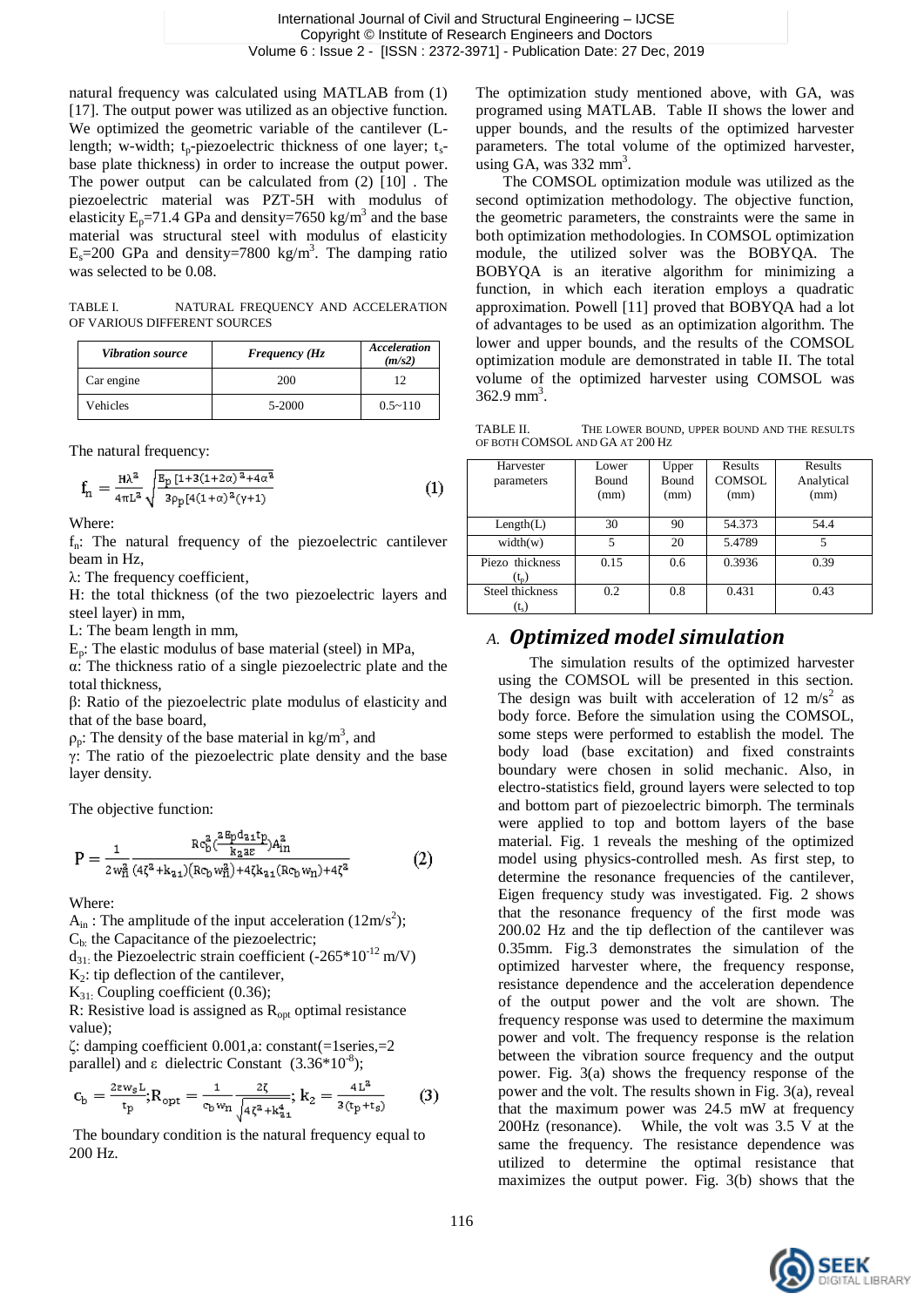International Journal of Civil and Structural Engineering – IJCSE Copyright © Institute of Research Engineers and Doctors Volume 6 : Issue 2 - [ISSN : 2372-3971] - Publication Date: 27 Dec, 2019

optimal resistance was 251.2 Ω. To indicate the effect of the acceleration on the power and volt, the acceleration dependence was investigated. Fig. 3(c) shows the acceleration dependence of the power and the volt, where the acceleration simulation proves that the increase the acceleration increases the excitation force, the stress and the power output. The resistance dependence and acceleration dependence were simulated at the resonance frequency (200 Hz). Fig. 4 shows the electric potential distribution at the resonance. Fig.5 shows the stress distribution of the harvester using Von Mises theory. The stress level was maximum at the fixed end. From the simulation results, we can deduce that the power output is proportional to the stress and strain. Fig. 5 demonstrates that a maximum stress, around 9.5 MPa, resulted from both stresses of base excitation and inertia force. The maximum stress was less than the strength of both steel and piezoelectric, where the strength of piezoelectric is 20 MPa and steel is 355 MPa.



Figure1. Meshed design of the optimized harvester.

Eigenfrequency=200.02 Hz Surface: Total displacement (mm)

ø



Figure2. The first resonance frequency of the optimized harvester.





**c b 1.5**<br>*Figure* 3.The simulation of the optimized harvester. a) Frequency response of the power and volt b) the resistance dependence c) the acceleration dependence.



Fig. 4 The electric Potential distribution at resonance frequency a) potential slice b) surface potential.



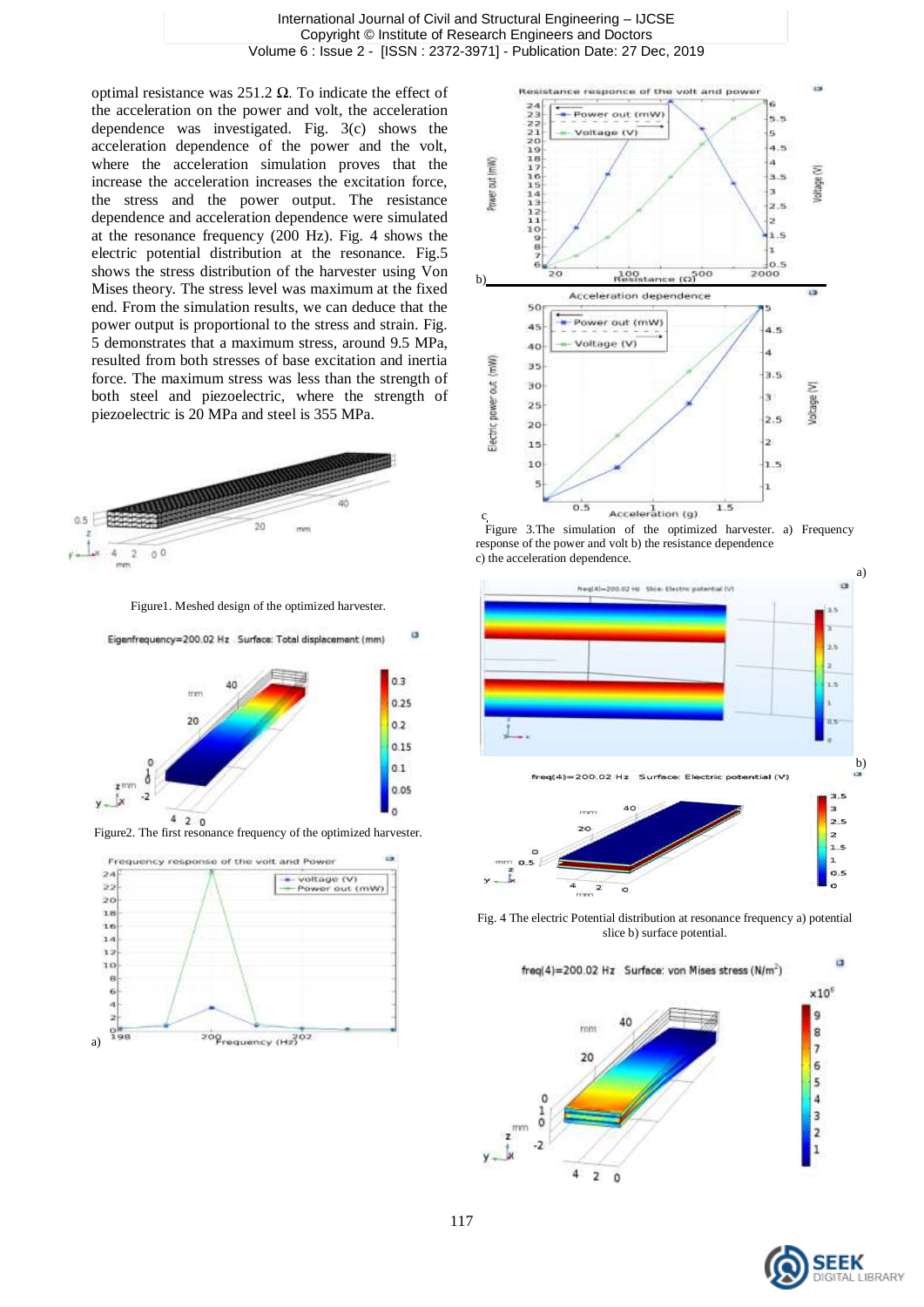#### International Journal of Civil and Structural Engineering – IJCSE Copyright © Institute of Research Engineers and Doctors Volume 6 : Issue 2 - [ISSN : 2372-3971] - Publication Date: 27 Dec, 2019

Figure 5. The stress distribution of the cantilever using Von Mises theory.

| <b>Author</b>       | year   | Piezoelectric<br>material | <b>Frequency</b><br>(HZ) | Base<br><b>Excitation</b><br>$(g)$ or force | Mmax.<br>Power(mw)  | <b>Volume</b><br>(mm <sup>3</sup> ) | Power per<br>volume $(mW/mm^3)$ |
|---------------------|--------|---------------------------|--------------------------|---------------------------------------------|---------------------|-------------------------------------|---------------------------------|
| Aktakka<br>$[13]$   | 2011   | <b>PZT</b>                | 154                      | 1.5                                         | $205\times10^{-3}$  | 26.95                               | $7.6 \times 10^{-3}$            |
| Jauphuang<br>$[14]$ | 2014   | <b>PZT</b>                | 100                      |                                             | $82.4\times10^{-3}$ | 47.82                               | $1.723\times10^{-3}$            |
| Liu<br>$[15]$       | 2014   | <b>PVDF</b>               | 20                       | 0.2                                         | $8.1\times10^{-3}$  | 10                                  | $0.81\times10^{-3}$             |
| Kim<br>$[12]$       | 2005   | <b>PZT</b>                | 100                      | 70 N                                        | 52                  | 1500                                | $34\times10^{-3}$               |
| Roundy<br>[16]      | 2003   | <b>PZT</b>                | 100                      | 0.23                                        | $60\times10^{-3}$   | 1000                                | $0.06\times10^{-3}$             |
| Zhao<br>[17]        | 2018   | <b>PZT</b>                | 8.83                     | 0.34 <sub>N</sub>                           | 1.97                | 6000                                | $0.328\times10^{-3}$            |
| <b>COMSOL</b>       | recent | <b>PZT</b>                | 200.02                   | 1.2                                         | 24.5                | 362.9                               | $67.5 \times 10^{-3}$           |
| Analytical          | recent | <b>PZT</b>                | 200                      | 1.2                                         | 20.1                | 332.3                               | $60.5 \times 10^{-3}$           |

TABLE III. THE ENERGY HARVESTERS OUTPUT POWER OF LITERATURE COMPARED WITH THIS WORK

# *B. Verification of the results using the analytical simulation*

The analytical results were utilized to verify the COMSOL results. Also, the COMSOL results were compared with the results collected from literature that are listed in table III. The COMSOL was utilized to simulate the results of the optimization COMSOL module, while the MATLAB was utilized to simulate the GA results. Fig. 6 demonstrates the agreement between the COMSOL results and the analytical results. The power output of the COMSOL was 24.5 mW versus 20.1 mW for analytical solution. Due to the difference between of the two volumes resulted from the two optimization methodologies, the comparison should be based on the power per unit volume. The power per volume using COMSOL (FEM) was  $67.25 \times 10^{-3}$  mW/mm<sup>3</sup> versus  $60.5 \times 10^{-3}$  mW/mm<sup>3</sup> for analytical (GA). From the results we can prove that the COMSOL optimization module introduced about 12% improvement in the output power.



Figure 6. Power output of COMSOL simulation versus the analytical results of the optimized harvester.

# **III. Piezoelectric cantilever for a vehicle suspension vibration**

The aim of this section is to design and optimize an energy harvester to target the natural frequency of a vehicle suspension. The harvested power can be utilized in powering the wireless sensors and engine monitoring devices. One of the advantages of the energy harvesting, using piezoelectric material, is saving time, effort and money of replacing the batteries. The energy harvesting in the car could cover a wide range of natural frequencies (In this section, the vibration covered range from  $\overline{0}$  to 150 Hz has a major interest as shown in Fig. 7)[18]. The great interest in this section is to harvest the vibration energy of a vehicle suspension at frequency 150 Hz.



available on a car during the drive. a) The vibration of suspension systems and wheels of a car, b) ring mode of the passenger compartment vibration. and bending vibration of driveline, and c) acoustic resonance of the cavity in the passenger compartment[18].

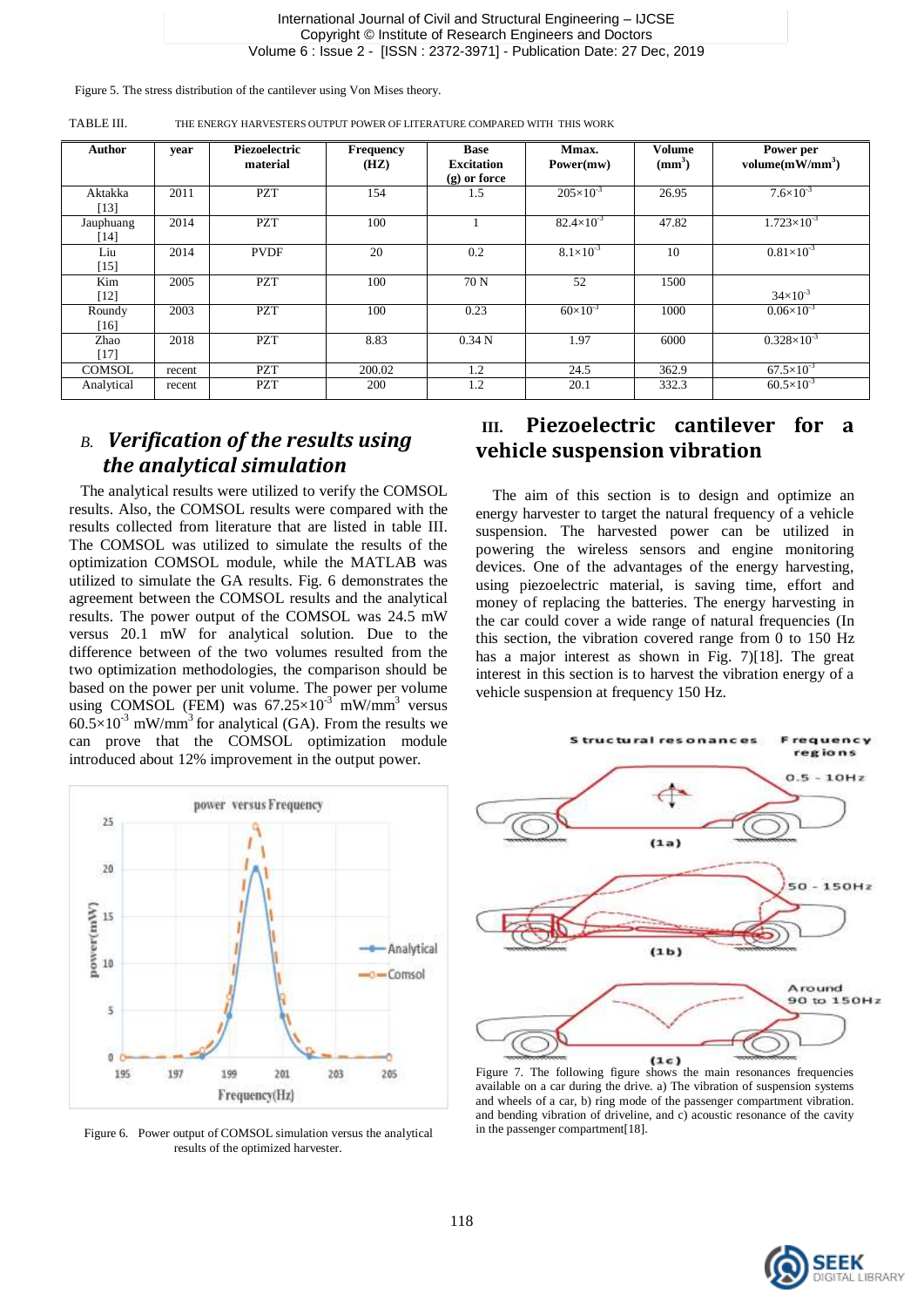### *A. Optimization and simulation of the harvester*

 The GA and the COMSOL optimization module were utilized to optimize the proposed energy harvester cantilever. The optimization methodologies were used to optimize the variables which improve the output power and grasp the suspension vibration frequency around (150Hz). The materials used for the base material and piezoelectric material are the same as the previous case study. The damping ratio was selected to be .08. The objective function, the optimization variables and the constrains were as before. The frequency was constrained to be 150 Hz. Table V shows the lower and upper bounds, and the results of both COMSOL and GA at 150 Hz.

The total volume of the optimized harvester using GA was  $340.7$  mm<sup>3</sup> while, the volume of optimized harvester using the COMSOL was 319.8mm<sup>3</sup>. The simulated results of optimized model using the COMSOL are shown in Figures 8 to 13. Fig.8 shows that the maximum voltage was about 350 V. while Fig.11 shows that the maximum power output was about 30 mW. Figures 9 and 12 show the resistance dependence of the volt and power in order to determine the optimal resistance. Fig. 12 shows that the optimum resistance was about  $2\times10^6$  Ω. The stress based on Von Mises theory was simulated at frequency 150 Hz to avoid the failure. Fig.10 demonstrates that maximum stress was around 6 MPa. Fig.13 shows the acceleration dependence of the power and the volt.

TABLE V. The lower bound, upper bound and the results of both COMSOL and GA at 150 Hz

| variables         | Lower | Upper | Results    | Results    |
|-------------------|-------|-------|------------|------------|
|                   | Bound | Bound | (mm)       | (mm)       |
|                   | (mm)  | (mm)  | <b>FEM</b> | Analytical |
| Length(L)         | 30    | 90    | 59.9       | 59.9       |
| width(w)          | 5     | 20    | 5          | 5          |
| Piezo             | 0.15  | 0.6   | 0.35       | 0.337      |
| thickness $(t_n)$ |       |       |            |            |
| Steel             | 0.2   | 0.8   | 0.3679     | 0.446      |
| thickness $(t_s)$ |       |       |            |            |
|                   |       |       |            |            |



Figure 8. The frequency response of the volt for a vehicle suspension vibration model.



Figure 9. The resistance dependence of the voltage



Figure 10. The von Mises stresses distribution along the harvester.



Figure11. The frequency response of the power for a vehicle suspension vibration model.

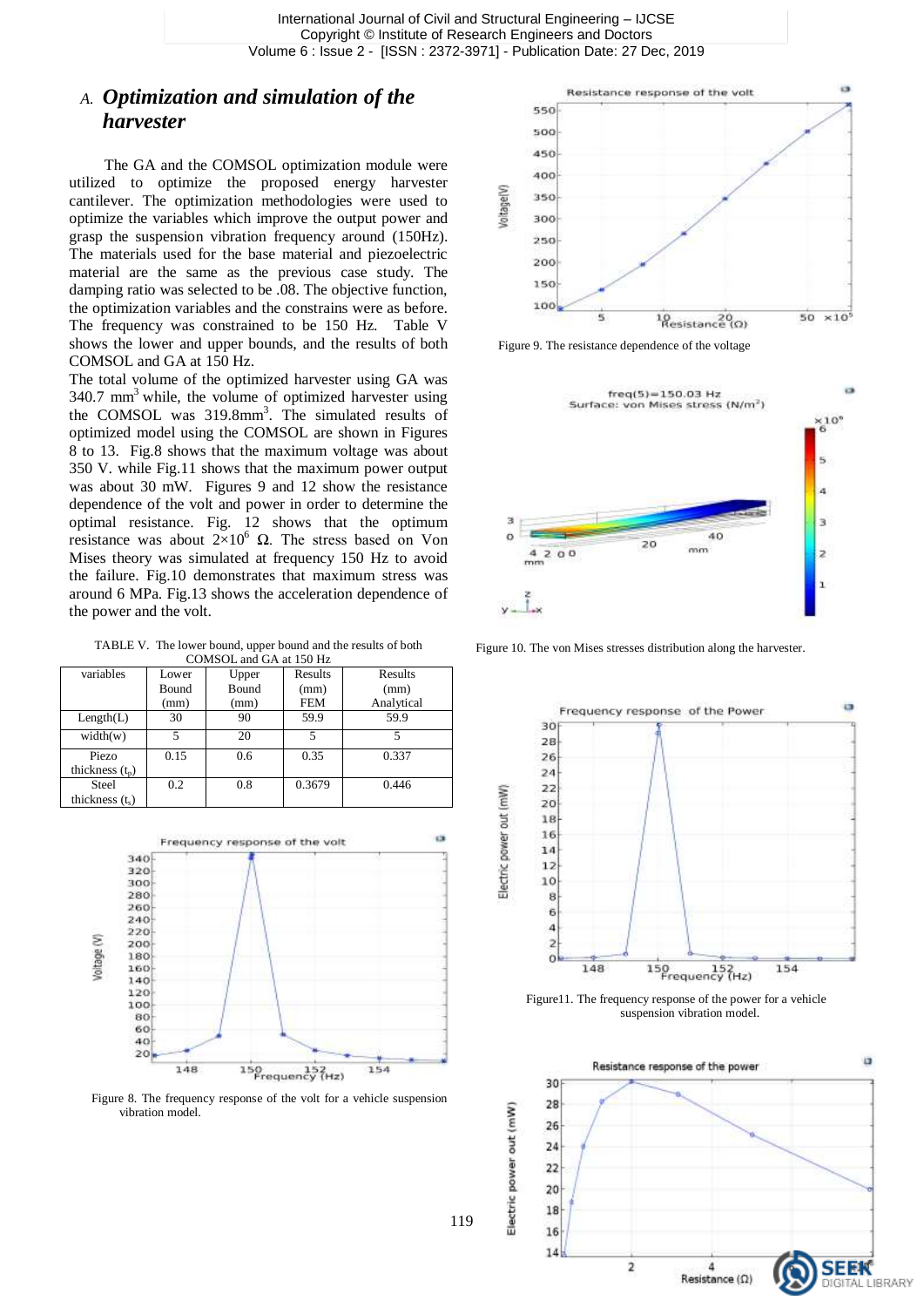#### Figure 12. Resistance dependence of the power.



Figure 13. The acceleration dependence of the power and the volt.

#### *B. Verification of the COMSOL results*

The analytical results were utilized to validate the COMSOL results. Fig. 14 shows the good agreement between the COMSOL results and the analytical results. The power output of the COMSOL was 30 mW versus 27.7 mW for analytical solution. Due to the difference between of the two volumes resulted from the two optimization methodologies, the comparison should be based on the power per unit volume. The power per volume using COMSOL (FEM) was 93.8×10<sup>-3</sup> mW/mm<sup>3</sup> versus 81.5×10<sup>-3</sup> mW/mm<sup>3</sup> for analytical (GA). From the results we can see that the COMSOL optimization module introduced about 13.1 % improvement in the output power.



Figure 14. The frequency response of the power using the COMSOL and analytical.

# **IV. Conclusion**

The genetic (GA) and COMSOL optimization module (BOBYQA) methodologies have been applied to optimize the vibration energy harvesting and to target the natural frequency of car suspension and engine vibration. The COMSOL has been utilized to simulate the results of the BOBYQA optimization algorithm while MATLAB has been utilized to simulate the results of the GA optimization

methodology. The comparison between the results of the two optimization methodologies were performed. The results of the two optimization methodologies demonstrate that the BOBYQA optimization methodology was better than the GA optimization methodology for the same volume. Also, the stresses due to dynamic load were analyzed.

#### *References*

- [1] C. B. Williams and R. B. Yates, "Analysis Of A Micro-electric Generator For Microsystems," in *Solid-State Sensors and Actuators, 1995 and Eurosensors IX.. Transducers '95. The 8th International Conference on*, 1995, pp. 369-372.
- [2] S. Roundy and P. K. Wright, "*A piezoelectric vibration based generator for wireless electronics."smart materials and structures,* vol. 13, 2004.
- [3] N. E. Dutoit, B. Wardle, and S.-G. Kim," *Design considerations for MEMS-scale piezoelectric mechanical vibration energy harvesters,"Integrated ferroelectrics* vol. 71, 2005.
- [4] F. Lu, H. P. Lee, and S. P. Lim, "Modeling and analysis of micro piezoelectric power generators for microelectromechanical-systems applications," *Smart Materials and Structures,* vol. 13, p. 57, 2004.
- [5] N. G. Stephen, "On energy harvesting from ambient vibration," *Journal of Sound and Vibration,* vol. 293, pp. 409-425, 2006/05/30/ 2006.
- [6] M. F. Daqaq, J. Renno, J. Farmer, and D. Inman, "*Effects of System Parameters and Damping on an Optimal Vibration-*Based Energy Harvester, "  $48<sup>th</sup>$  AIAA structures, structural dynamics, and materials conference, USA, 2007.
- [7] Y. Hong, L. Sui, M. Zhang, and G. Shi, "Theoretical analysis and experimental study of the effect of the neutral plane of a composite piezoelectric cantilever," *Energy Conversion and Management,* vol. 171, pp. 1020-1029, 2018/09/01/ 2018.
- [8] J. Song, G. Zhao, B. Li, and J. Wang, "Design optimization of PVDF-based piezoelectric energy harvesters," *Heliyon,* vol. 3, p. e00377, 09/01/ 2017.
- [9] S. Nabavi and L. Zhang, "MEMS piezoelectric energy harvester design and optimization based on Genetic Algorithm," in *2016 IEEE International Ultrasonics Symposium (IUS)*, 2016, pp. 1-4.
- [10] S. Roundy, *Energy Scavenging for Wireless Sensor Nodes with a Focus on Vibration to Electricity Conversion*, 2003.
- [11] M. J. D. Powell, "The BOBYQA algorithm for bound constrained optimization without derivatives", Department of Applied Mathematics and Theoretical Physics, Cambridge University. DAMTP 2009/NA06, Retrieved 2014-02-14, June 2009.
- [12] H. W. Kim, S. Priya, K. Uchino, and R. E. Newnham, "Piezoelectric Energy Harvesting under High Pre-Stressed Cyclic Vibrations," *Journal of Electroceramics,* vol. 15, pp. 27- 34, 09/01 2005.
- [13] E. E. Aktakka, R. L. Peterson, and K. Najafi, "Thinned-PZT on SOI process and design optimization for piezoelectric inertial energy harvesting," in *2011 16th International Solid-State Sensors, Actuators and Microsystems Conference*, 2011, pp. 1649-1652.
- [14] P. Janphuang, R. Lockhart, N. Uffer, D. Briand, and N. F. de Rooij, "Vibrational piezoelectric energy harvesters based on thinned bulk PZT sheets fabricated at the wafer level," *Sensors and Actuators A: Physical,* vol. 210, pp. 1-9, 04/01/ 2014.
- [15] W. Liu, M. Han, B. Meng, X. Sun, X. Huang, and H. Zhang, "Low frequency wide bandwidth MEMS energy harvester based on spiral-shaped PVDF cantilever," *Science China Technological Sciences,* vol. 57, pp. 1068-1072, 2014/06/01 2014.
- [16] S. W. Roundy, K. Paul , Rabaey, "A study of low level vibrations as a power source for wireless sensor nodes. In: Computer Communications. ," vol. Vol. 26, No. 11. pp. 1131- 1144, 2003.
- [17] Q. Zhao, Y. Liu, L. Wang, H. Yang, and D. Cao, "Design method for piezoelectric cantilever beam structure under low frequency condition," *International Journal of Pavement Research and Technology,* vol. 11, pp. 153-159, 2018/03/01/ 2018.